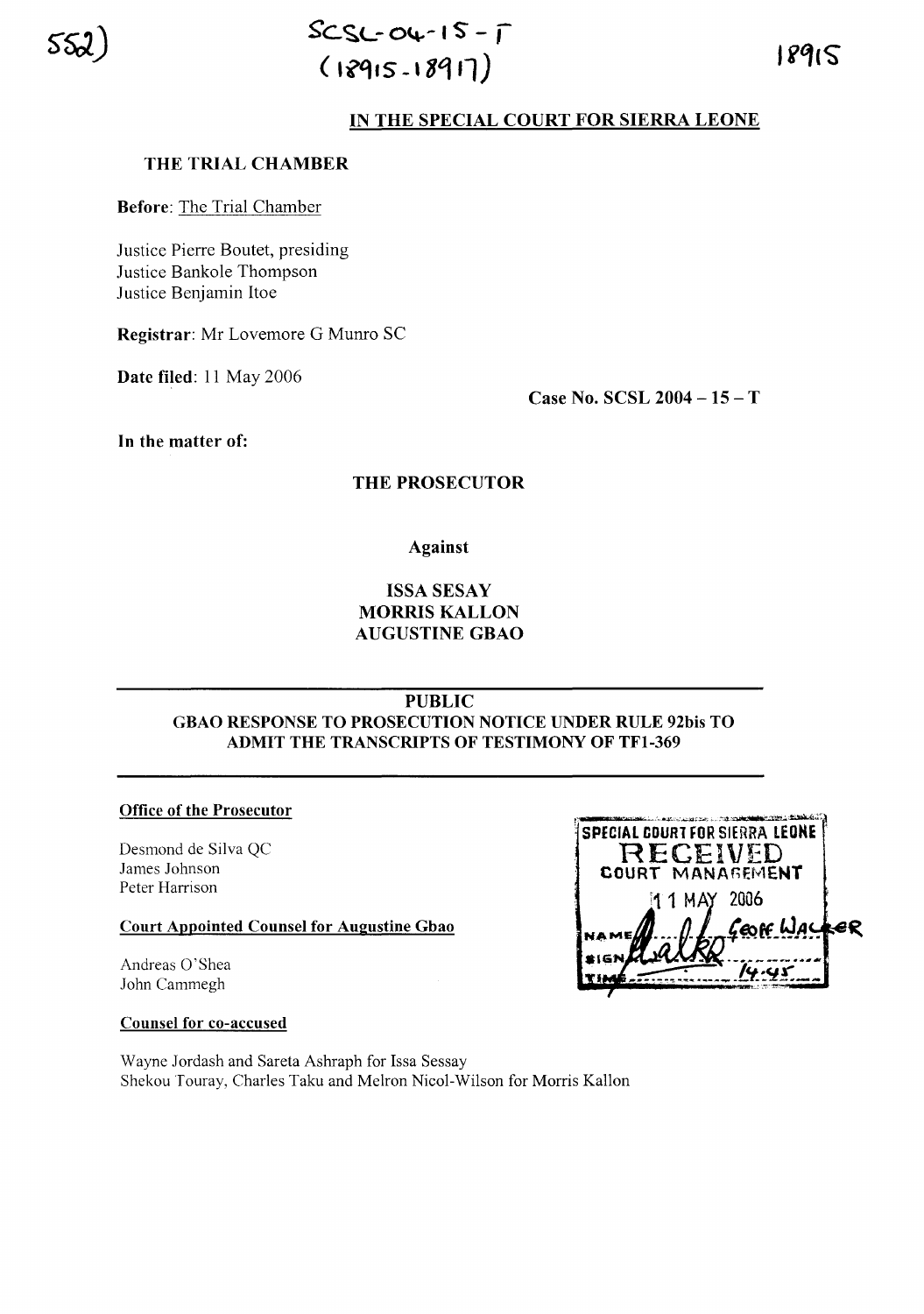- 1. On 3 May 2006 the prosecution filed its Notice Under Rule 92bis to Admit the Transcripts of Testimony of TF1-369.<sup>1</sup> On 8 May 2006, the Gbao defence applied for an extension of time to respond to this notice until 11 May 2006.
- 2. The defence cannot at this stage accept the admission of the said transcripts but has no objection to the admission of the cv. These transcripts contain evidence which is opinion evidence, and therefore inadmissible except through an expert.
- 3. A witnesses status as an expert must first be accepted by the Chamber. In order for an expert to have that status in law he or she must be both an acknowledged expert in the field in which he or she is testifying and secondly must be deemed by the Chamber to have the necessary degree of impartiality for the witness to be accorded such status. These are general principles of law recognised in a number of legal systems, which are confirmed for instance in an oral decision in the case of *Akayesu* before the International Criminal Tribunal for Rwanda. $2$
- 4. On an analysis of the transcripts the defence is not satisfied at this juncture that these requirements are met. For this issue to be determined, it is submitted that the defence is entitled to put questions to the witness and argument to the Chamber on this aspect of her status. Until this issue is determined following examination of the witness and argument from the parties, it is submitted that the Chamber is not in a position to admit opinion evidence and it is therefore not appropriate to admit these transcripts prior to the witness appearing before the Chamber.

<sup>&</sup>lt;sup>1</sup> SCSL-04-15-T, 544

*<sup>2</sup> Prosecutor v Akayesu,* oral decision of the Trial Chamber of 9 March 1998, referred to in Jones and Powles, *International Criminal Practice,* 3rd ed, 2003, par 8.5.695 - p 740.